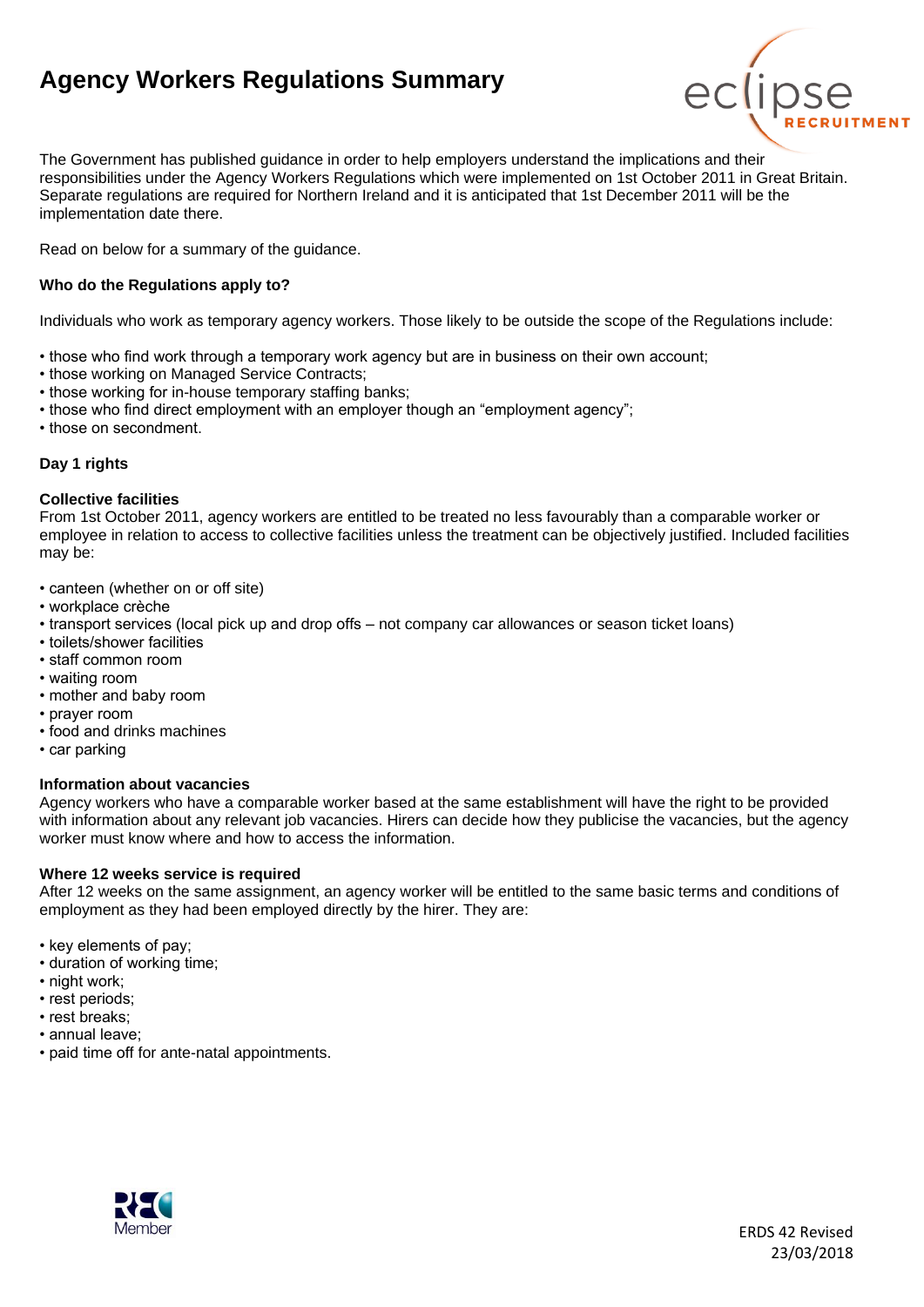## **Pay**

Pay includes:

- Basic pay;
- Overtime payments;
- Shift/unsocial hours allowances, risk payments for hazardous duties;
- Payment for annual leave;
- Bonuses or commission payments directly attributable to the amount or quality of the work done by the individual;
- Vouchers or stamps which have monetary value and are not salary sacrifice schemes.

Pay does not include:

- Occupational sick pay;
- Occupational pensions;
- Occupational maternity, paternity and adoption pay;
- Redundancy pay;
- Notice pay;
- Payment for time off for trade union duties;
- Statutory guarantee pay;
- Advances in pay or loans;
- Expenses;
- Profit share schemes;

• Overtime or similar payments where the agency worker has not fulfilled qualifying conditions required of someone directly recruited;

- The majority of benefits in kind given as an incentive or reward for long service;
- Any payments that require an eligibility period of employment/service if not met by the agency worker;
- Bonuses which are not directly linked to the contribution of the individual.

### **Working time**

Agency workers will be entitled to the same terms and conditions relating to the duration of working time, night work, rest periods, annual leave and to be paid the appropriate overtime rate as he would have received as a direct employee.

### **Pregnant workers and new mothers**

Pregnant workers will be allowed paid time off to attend antenatal medical appointments and classes when the 12 week qualifying period is met.

### **Calculating the 12 week qualifying period**

The 12 week qualifying period is triggered by working in the same job with the same hirer for 12 calendar weeks. Calendar weeks will be accrued regardless of how many hours the worker does per week and no time prior to 1st October 2011 will count.

### **Summary of how absence affects the qualifying clock**

| Type of absence that affects the 12 week qualifying<br>period                                                                      | Effect on 12 week qualifying period |
|------------------------------------------------------------------------------------------------------------------------------------|-------------------------------------|
| Agency worker begins a new assignment with a new hirer<br>(See below)                                                              | Clock resets                        |
| Agency worker remains with the same hirer but is no<br>longer in the same role                                                     | Clock resets                        |
| Break between assignment of 6 weeks or more (which is<br>not one which 'pauses' the clock or during which it<br>continues to tick) | Clock resets                        |
| Any reason where the break is less than 6 weeks                                                                                    | Pauses the clock                    |
| Sickness absence                                                                                                                   | Pauses the clock for up to 28 weeks |
| Annual leave                                                                                                                       | Pauses the clock                    |
| Shut downs – e.g. factory closure, school holidays                                                                                 | Pauses the clock                    |
| Jury service                                                                                                                       | Pauses the clock for up to 28 weeks |
| Industrial action                                                                                                                  | Pauses the clock                    |
| Pregnancy and maternity-related absence                                                                                            | Clock keeps ticking*                |
| Statutory maternity, paternity or adoption leave                                                                                   | Clock keeps ticking**               |